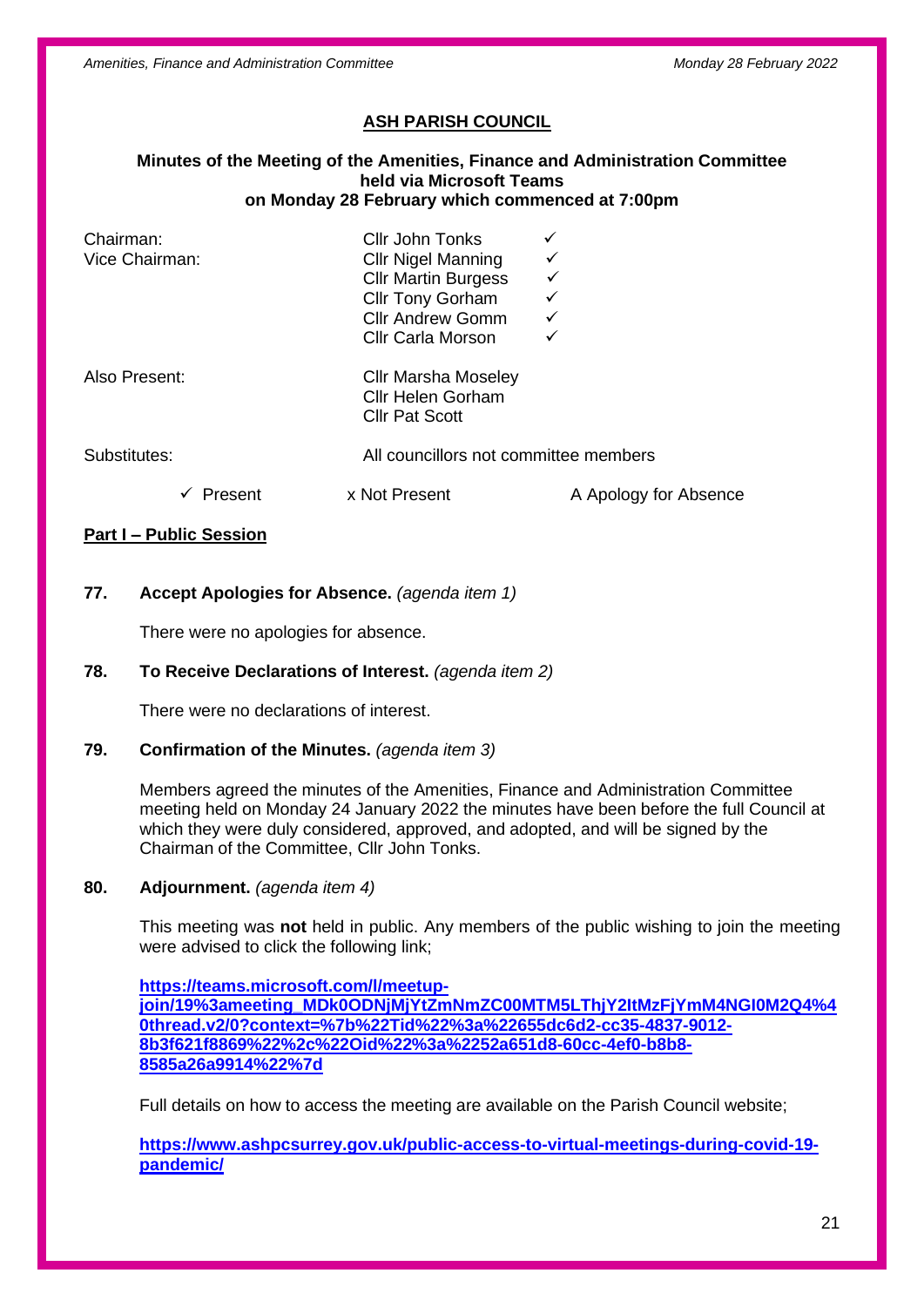There were no members of the public present at the meeting.

### **81. Monthly Accounts.** *(agenda item 5)*

Members considered and noted the monthly accounts ending 31 January 2022.

## **82. Bank Reconciliation.** *(agenda item 6)*

Members considered and noted the bank reconciliations ending 31 January 2022.

## **83. Ash Parish Council Telephony System.** *(agenda item 7)*

Members to consider a report from the Clerk on the installation of a new telephony system in the Parish Offices.

*Resolved upon consideration to agree to replacing the telephony system at the cost of £3053.57 including VAT.*

#### **84. Fees and Charges 2022-2023.** *(agenda item 8)*

Members to consider a report from the Clerk on the Fees and Charges for 2022-2023.

*Members considered the report and the option of a price freeze. It was noted that a price freeze was not possible due to increasing costs on utility bills and the withdrawal of funding from Guildford Borough Council. Future reports will include the option of a price freeze.*

*Resolved upon consideration to agree to a 5% increase on the Fees and Charges for 2022-2023.*

## **85. Ash Centre Hallway Lighting Upgrade.** *(agenda item 9)*

Members to consider replacing the lighting in the Ash Centre Hallway with 20 new 600 x 600 LED light panels due to the current light bulbs being discontinued and increasingly difficult to purchase.

| Contractor | Price | Vat  | $\tau$ otal |
|------------|-------|------|-------------|
|            | £1640 | £328 | £1968.96    |
|            | £1600 |      | £1600.00    |

*Resolved upon consideration to agree to replacing the lighting and Contractor B being appointed. The maximum cost of £1600.00 but could be lower if not all 20 LED light panels are required.*

#### **86. Events Working Group.** *(agenda item 10)*

Members noted the minutes of the Events Working Group Meeting held on 19 January 2022.

#### **87. Ash Matters Working Group.** *(agenda item 11)*

Members noted the minutes of the Ash Matters Working Group Meetings held on 26 January, 3 February, and 10 February 2022.